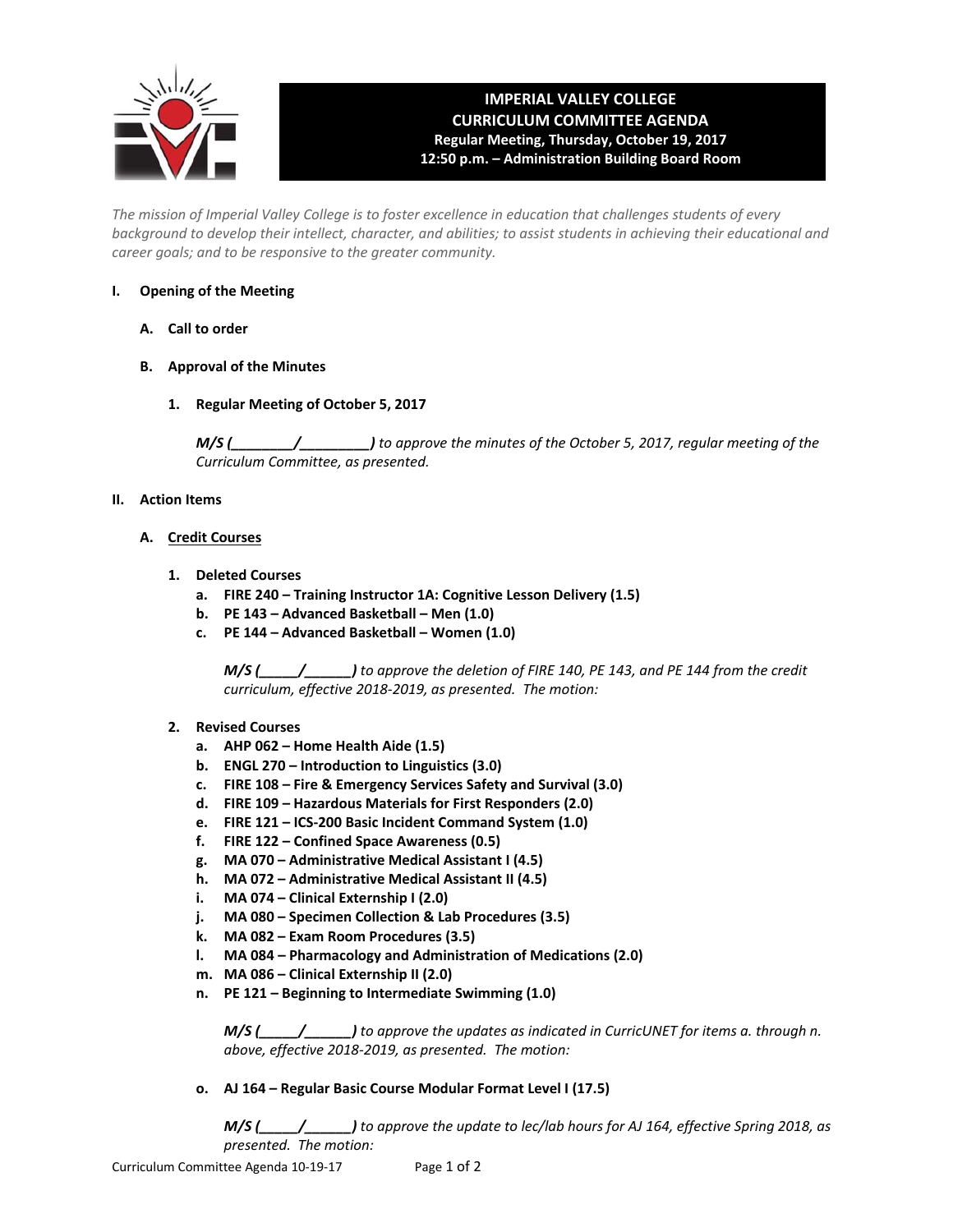## **3. New Courses**

**a. HE 103 – Introduction to Public Health (3.0)** 

*M/S (\_\_\_\_\_/\_\_\_\_\_\_) to approve the addition of HE 103 to the credit curriculum, effective 2018‐ 2019, as presented. The motion:* 

## **B. Degrees and Certificates**

#### **1. Revised Degrees and Certificates**

## **a. Business Administrative Assistant Degree and Certificate**

*M/S (\_\_\_\_\_\_/\_\_\_\_\_\_) to approve the revision of the Business Administrative Assistant Degree and Certificate, effective 2018‐2019, as presented. The motion: \*To remove BUS 126 and add BUS 145 and BUS 169; unit value from 28 to 30 for the degree. To remove courses: BUS 126, BUS 210, BUS 260, and add courses: BUS 063, BUS 100, BUS 169; unit value from 28 to 26 for the certificate.* 

## **2. New Associate Degree for Transfer**

## **a. Public Health Science A.S.‐T**

*M/S (\_\_\_\_\_\_\_/\_\_\_\_\_\_\_) to approve the addition of the Public Health Science A.S.‐T, effective 2018‐2019, as presented. The motion:* 

## **C. Catalog Degree and Certificate ADT Sheets**

*M/S (\_\_\_\_\_\_/\_\_\_\_\_\_) to approve removal of minimum and maximum language for the 60 units of CSU transferrable coursework for the ADT degree sheets effective 2018‐2019.* 

#### **III. Discussion Items**

**1. Class Size Differences ‐ Craig** 

#### **IV. Information Items**

- **1. Fall Curriculum Regional Meeting Craig**
- **2. SLO Update Kevin Howell**

## **V. Other Items**

**VI. Next Regular Meeting: November 2, 2017, 12:50pm in the Board Room**

#### **VII. Adjournment**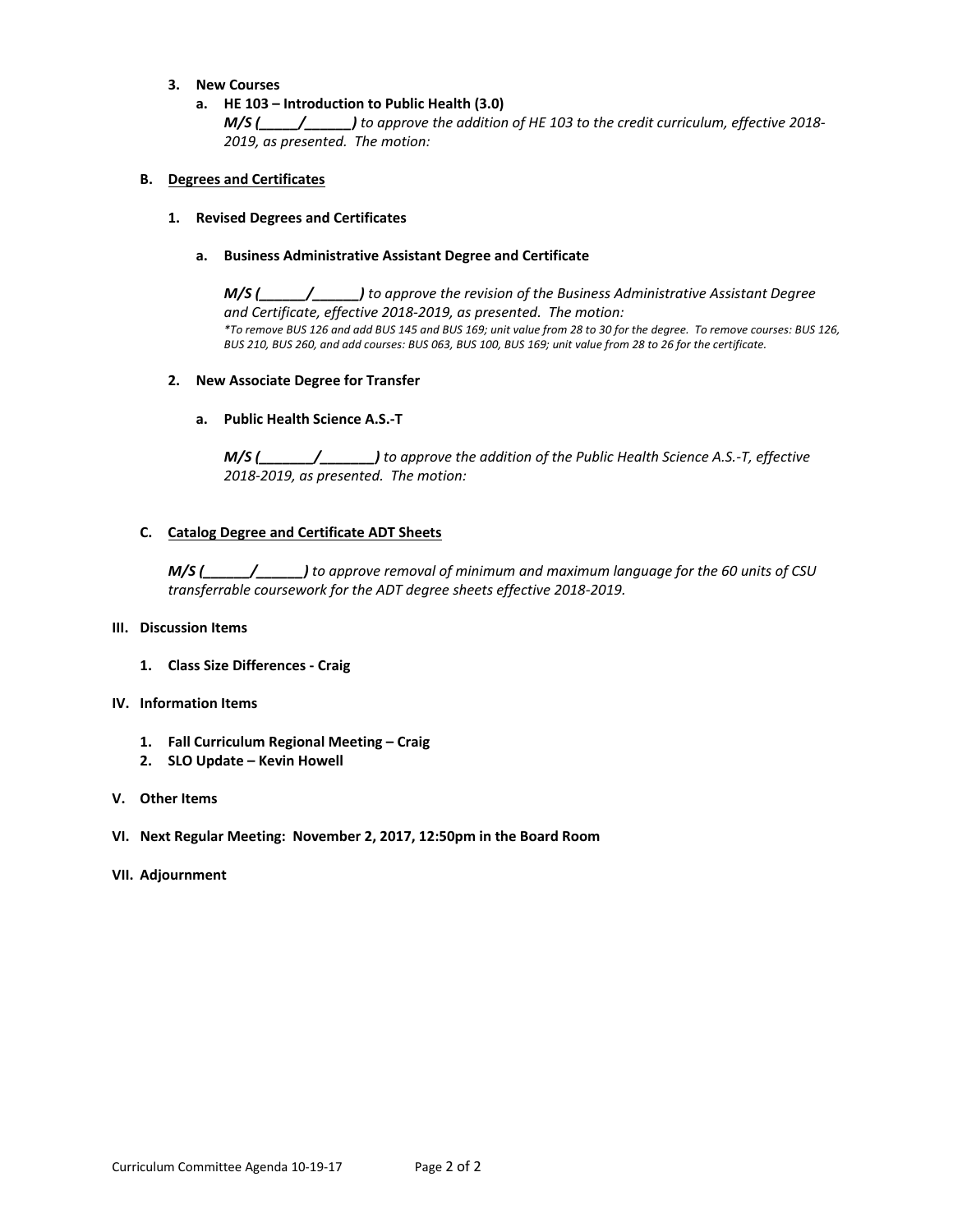

# **IMPERIAL VALLEY COLLEGE CURRICULUM COMMITTEE MINUTES (Unadopted) Regular Meeting, Thursday, October 5, 2017**

**12:50 p.m. –Board Room**

| Present:            | ⊠Nicholas Akinkuoye    | ⊠Craig Blek           | $\Box$ Tina Aguirre                  | ⊠Andrew Robinson      |  |  |
|---------------------|------------------------|-----------------------|--------------------------------------|-----------------------|--|--|
|                     | $\Box$ Michael Heumann | ⊠Xochitl Tirado       | <b>ØDaniel Gilison</b>               | <b>⊠Carol Hegarty</b> |  |  |
|                     | ⊠Allyn Leon            | □Jose Velasquez       | $\Box$ Norma Nava                    | □Trinidad Argüelles   |  |  |
|                     | ⊠Andres Martinez       | ⊠Jose Ruiz            | ⊠Sydney Rice                         | <b>⊠Kristen Gomez</b> |  |  |
|                     | <b>⊠Kevin White</b>    | $\Box$ Cathy Zazueta  | ⊠ASG Representative<br>Aaron Equihun |                       |  |  |
| <b>Consultants:</b> | $\Box$ Efrain Silva    | $\Box$ Becky Green    | $\Box$ Vikki Carr                    | <b>ØDavid Drury</b>   |  |  |
|                     | ⊠David Zielinski       | $\square$ Norma Nunez | $\Box$ Kevin Howell                  | $\Box$ Lennor Johnson |  |  |
| Ex-officio          |                        |                       |                                      |                       |  |  |
| <b>Visitors:</b>    | Lisa Seals             |                       |                                      |                       |  |  |
| <b>Recorder:</b>    | Dixie Krimm            |                       |                                      |                       |  |  |

#### **I. Opening of the Meeting**

## **A. Call to order**

Craig Blek called the regular meeting of the Imperial Valley College Curriculum Committee to order at 12: 55 pm on Thursday, October 5, 2017.

#### **B. Approval of the Minutes**

**1. Regular Meeting of September 21, 2017**

*M/S/C (Leon/Gilison) to approve the minutes of the September 21, 2017, regular meeting of the Curriculum Committee, as presented.* 

#### **II. Action Items**

## **A. Credit Courses**

- **1. Revised Courses**
	- **a. AHP 060 – Health Assistant (5.5)**
	- **b. DSPS 018 – Educational Assessment and Evaluation (0.5)**
	- **c. ENGL 220 – Survey of American Literature I (3.0)**
	- **d. ENGL 221 – Survey of American Literature II (3.0)**
	- **e. ENGL 222 – Survey of World Literature I (3.0)**
	- **f. ENGL 223 – Survey of World Literature II (3.0)**
	- **g. ENGL 224 – Survey of British Literature I (3.0)**
	- **h. ENGL 225 – Survey of British Literature II (3.0)**
	- **i. ENGL 226 – Introduction to Mythology (3.0)**
	- **j. ENGL 250 – Creative Writing (3.0)**
	- **k. HUM 226 – Introduction to Mythology (3.0)**
	- **l. NURS 100 – Medication Mathematics (1.0)**

*M/S (Akinkuoye/Leon) to approve the removal of recommended preparation and/or update textbooks for items a. through l., effective 2018-2019, as presented. The motion carried.*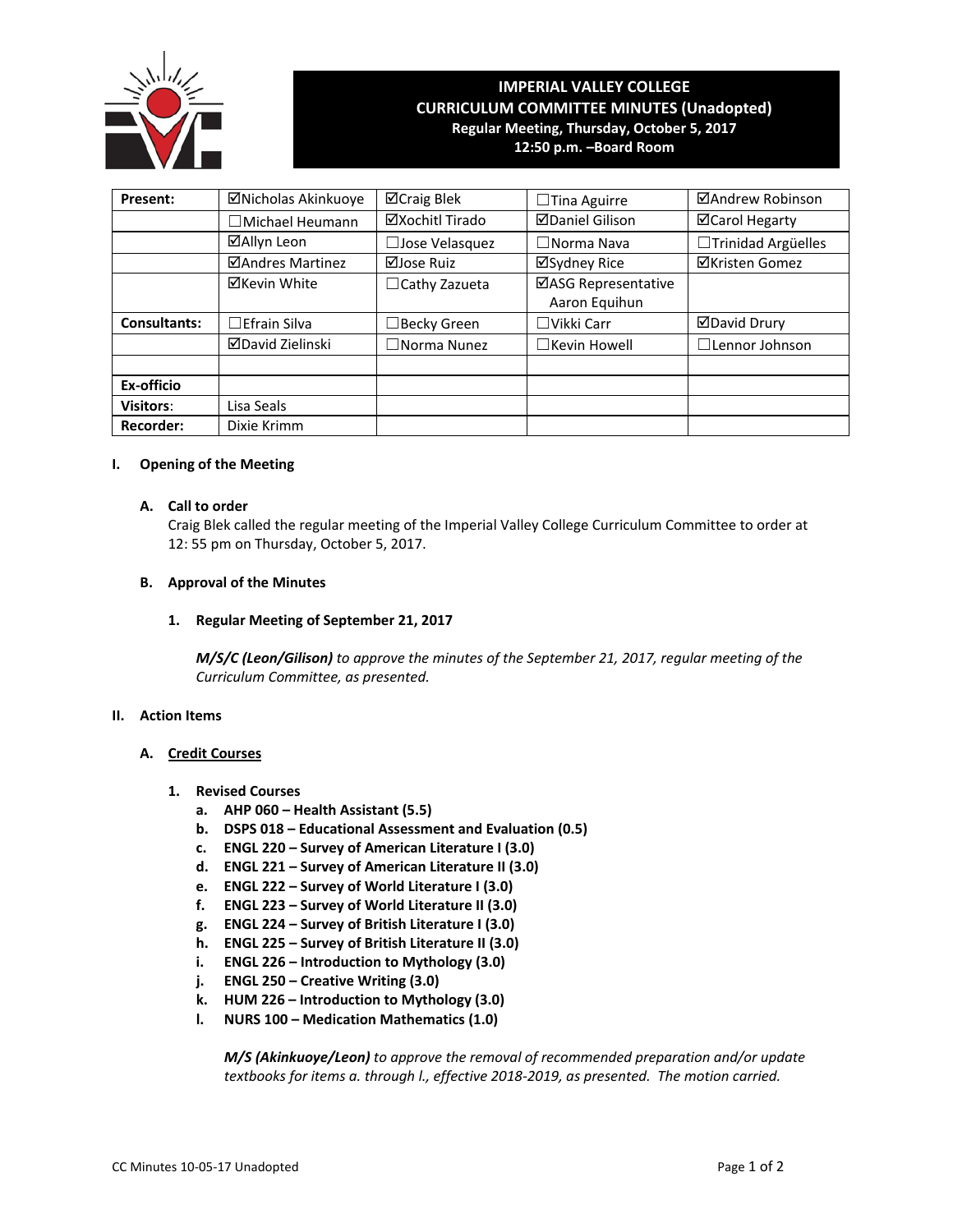## **B. Degrees and Certificates**

#### **1. Revised Degrees**

## **a. Emergency Medical Services Degree**

*M/S (Leon/Ruiz) to approve the revision of the Emergency Medical Services Degree, effective 2018-2019, as presented. The motion carried. \* To update the prerequisite to the program to include BIOL 090.*

#### **C. Course Review – Recommended Preparation**

*M/S (Leon/Hegarty) to approve the deadline of December 7, 2017 for completion of recommended preparation review. Those courses in which departments have not indicated necessity of the recommended preparation will have the recommended preparation removed effective 2018-2019. The motion carried.*

## **III. Discussion Items**

## **1. ADT – Min/Max CSU transferable units - Craig**

Members reviewed that language regarding the number of CSU transferrable units required for ADTs. The front of the ADT sheets indicates the minimum requirement of 60 and the back side indicates the maximum requirement of 60, to avoid confusion the recommendation for vote at the next meeting will be to remove the minimum and maximum language and just state that 60 CSU transferrable units are required.

## **IV. Information Items**

#### **1. Guided Pathways – Allyn Leon**

- Several faculty members attended an IEPI workshop in Irvine regarding guided pathways. A steering committee has been formed to assist with the next steps in developing pathways.
- Dr. Nick reminded members that he sent a message about the upcoming focus forum and encouraged attendance.
- Guided pathways should help increase the retention of students.
- Members discussed

## **2. Financial Aid (Curriculum Impacts) – Lisa Seals**

Lisa discussed changes that may occur with the update to Banner that may affect the way courses count towards financial aid. Members should be aware of the impact of their course and program revisions with regard to financial aid.

#### **3. Fall Curriculum Regional Meeting - Craig**

The fall regional curriculum meeting will be held at Long Beach City College on November 13<sup>th</sup>. Members that would like to attend should contact Craig.

#### **V. Other Items**

- Craig requested that departments review their face-to-face vs. online class sizes; data is being collected to see what is going on around the state.
- Sydney Rice reviewed information for two new course proposals that she has developed for ESL.

#### **VI. Next Regular Meeting: October 19, 2017, 12:50pm in the Board Room**

#### **VII. The meeting adjourned at 1:40 p.m.**

In accordance with the Ralph M. Brown Act and SB 751, minutes of the IVC Curriculum Committee record the votes of all committee members as follows: (1) Members recorded as absent are presumed not to have voted; (2) the names of members voting in the minority or abstaining are recorded; (3) all other members are presumed to have voted in the majority.